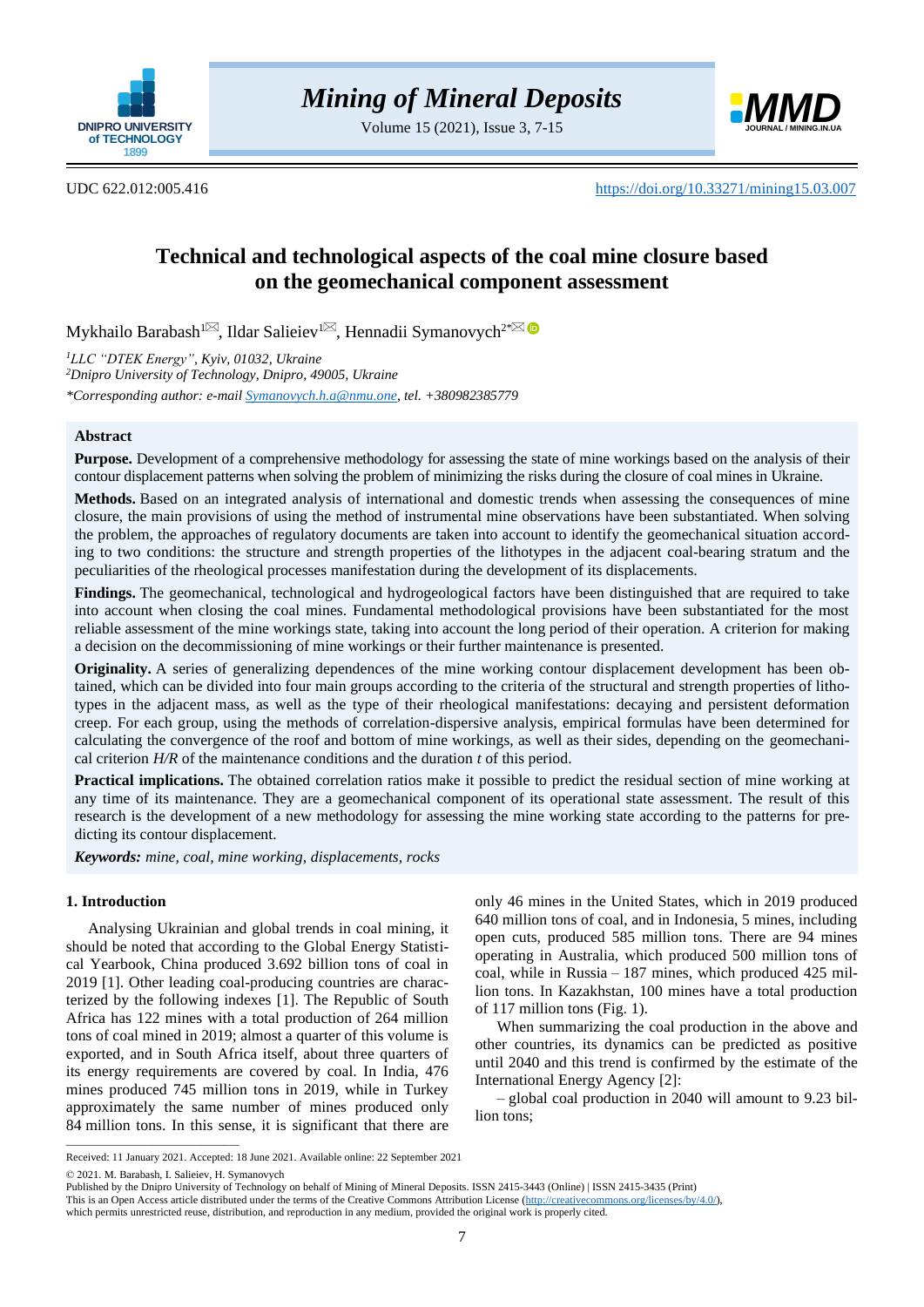– the total share of China, India and Australia in global coal production will amount to 64%;

– stable growth in coal production is predicted in India – an average +100 million tons every 5 years.



*Figure 1. The main trends in global coal mining*

The indicated trends in the growth of coal production are stimulated by an increase in the price for this type of mineral. For example, according to the International Energy Agency, to date it has reached an average of \$112.2 per 1 ton, which increases the possibility of using innovative coal mining technologies to reduce the producing cost of the final product.

As for Ukraine, there are 146 mines operating in the country now, of which:  $67$  – on the uncontrolled territory, 33 – state-owned, 46 – privately-owned. In 2019, according to the Global Energy Statistical Yearbook, only 27 million tons of coal have been mined in Ukrainian mines – these figures are self-explanatory. Nevertheless, despite the low production volumes, the role of coal in electrical energy generation will remain significant in the near future [\[3\]](#page-6-2)[-\[8\].](#page-6-3) Thus, the energy strategy in the medium-term perspective retains a significant role of coal in the total volume of primary energy supply: 16.1% – to 2025 and 14.3% – to 2030 [\[9\].](#page-6-4) Currently, more than 30% of electrical energy is produced from coal in Ukraine, which means that annually thermal power plants need about 30 million tons with an increase in the demand for coal of rank DG [\[10\],](#page-6-5) [\[11\].](#page-6-6)

#### **2. General statement of the problem**

For a complete disclosure of contradictions in Ukrainian coal production, let us turn to the socio-economic issues of the industry state  $[12]$ ,  $[13]$ .

In the spring of 2020, the Ministry of Energy announced that it would not close unprofitable mines yet, and this decision could be continued in 2021. At the same time, a decision will be made on the possible sale of some state-owned mines. On the other hand, for the last two years, the state budget has not provided funds for state support of coal mining enterprises.

In the 2015, UAH 1.1 billion from the state budget was allocated for the restructuring the coal industry, but for the next two years the amount has decreased sharply: UAH 305.6 million in 2016 and UAH 568.1 million in 2017. In the budget of 2018, UAH 1.3 billion was allocated for restructuring, in 2019 – UAH 2.6 billion, and in 2020 – UAH 3.6 billion. In addition, over the past three years, funds have been allocated for the liquidation of unpromising coal mining enterprises.

The other side of electrical energy generation is conditioned by alternative energy sources, which are developing rapidly, but the traditional coal production still remains relevant throughout the world. Nevertheless, there is a steady trend towards the closure of coal mining enterprises. And in

this regard, the experience of closing the mines in Europe is very useful.

Coal has played a huge role in the creation of German economic power. However, since the late 1950s, German coal began to lose in price to imported, as well as to other energy carriers, which has led to the beginning of a crisis in the industry. From 1960 to 2000, the number of mines has decreased from 146 to 12. Over the past years, only 2 mines have operated in the country with a total annual production of about 4 million tons.

In Germany, the described processes of the past years are quite similar to the current ones in Ukraine. But, in 2007, the Bundestag decided to withdraw from the costly industry, having planned to complete the process in 2018.

The reduction in coal consumption is also relevant to power plants, which currently have an aggregate capacity of 21 GW, which accounts for 13% of the total electrical energy generation. According to the law-in-draft, the last coal-fired power plant must be removed from the grid not later than 2038. For this purpose, it is necessary to allocate a total of up to 40 billion euros to the Rhine mining region and especially to the East Germany regions to conduct structural changes.

In this regard, it should be noted that "clean" energy already provides 38% of the gross annual energy consumption in Germany. To date, the total consumption of renewable energy in Germany has amounted to about 230 billion kWh, of which 46 billion kWh comes from the solar power plants, 94 billion kWh – from wind and 52 billion kWh – from plants that consume biofuel.

Taking a similar position, the British government has decided to close all coal-fired power plants by 2025. Summing up, it can be argued that in the long term and taking into account the growing global combating climate warming, a decrease in global coal consumption or even a cessation of its production (especially, expensive underground mining) is simply inevitable.

Another reason – environmental. Coal combustion is considered one of the main reasons for the emission of large carbon dioxide amounts into the atmosphere, which causes the "greenhouse effect" and, consequently, global warming [\[14\]](#page-6-9)[-\[17\].](#page-6-10) Therefore, various specific measures are being taken in Western Europe to accelerate the phase-out of coal consumption. Both in Germany and in the UK, this is facilitated by the rapid development of renewable energy sector.

In Ukraine, it is also planned to develop a systematic approach to decision-making on mine liquidation. For example, the decision to close the M.I. Stashkova Mine of DTEK Pavlohradvuhillia PRJSC was influenced by the technical-andeconomic performance of the mine. Also, until 2023, the Blahodatna, Stepova, Samarska and Yuvileina mines will be closed.

To close mines in the Central region of Donbas [\[18\],](#page-6-11) it is necessary to develop a hydrogeological and socio-economic prediction for the region, substantiate the phased mine closure, linking it with funding opportunities, as well as improve the legal/regulatory framework and study environmental problems:

– the development of the earth's surface deformation caused by the water flood of previously drained rocks in the process of mine operational activity and, as a consequence, a decrease in their strength;

– activated rock displacement process with complete water flooding of mine workings and, as a result, the formation of sinkholes, funnels, rock-slides;

– underflooding and overflow of undermined areas;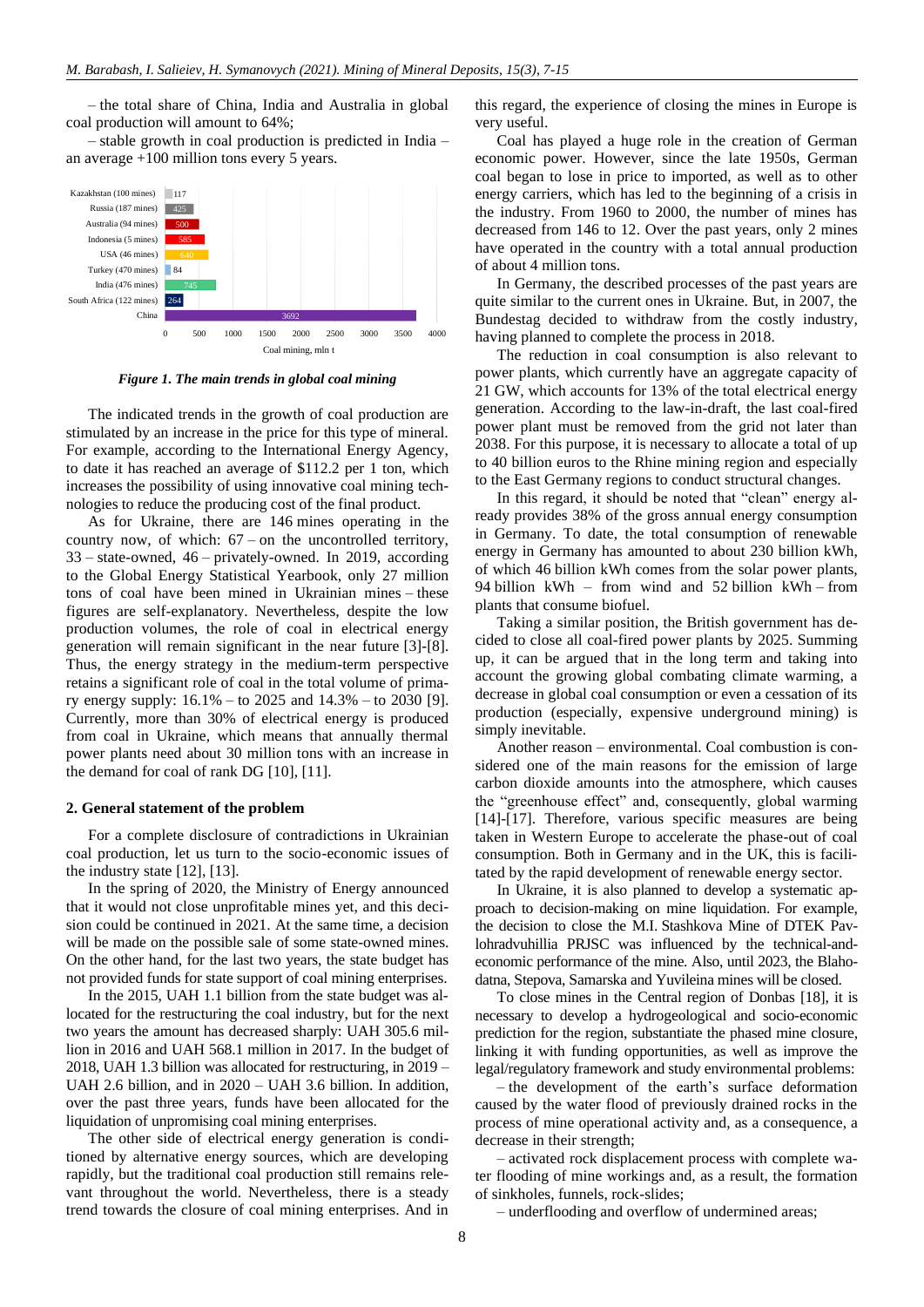– contamination of groundwater and surface water, including those used for drinking water supply;

– salinization and pollution of agricultural land soils;

– squeezing-out mine gases onto the daylight surface.

Mine closure is a lengthy process, requiring assessment of all emerging risks. All risks are interconnected and therefore an integrated approach is needed to minimize them. Firstly, it is necessary to determine what causes the risks. Secondly, it is necessary to develop measures to prevent or minimize their occurrence.

The problems arising from the closure of coal mines are that the risks of adverse environmental, social, legislative, financial and technical consequences increase significantly. It is generally accepted that a structured consideration of mine closure risks should be part of the design and planning of mine operations.

However, this paper focuses on taking into account the geomechanical factor within the framework of an integrated approach to the closure of coal mines. Predicting the state of mine workings on the basis of existing regulatory-technical documentation and the study of geomechanical processes is of particular relevance. The main peculiarity of a reliable assessment of the mine working state is taking into account the period of its maintenance, during which there is a displacement development of varying intensity in the surrounding coal-bearing mass. And it is this peculiarity that determines the technical decision on the need (or absence) of the decommissioning of mine working [\[19\].](#page-6-12)

In this regard, it is relevant to study a methodology that provides for predicting the development of rock pressure manifestations. The methodology [\[20\]](#page-6-13) is based on the generalization of the results of mine instrumental observations and can easily be corrected by adding new data. It should be noted here that taking into account the current situation with the closure of many mines, as well as other mines located in the temporarily occupied Donbas territory, the range of changes in mining-and-geological conditions has been significantly reduced and may be limited to rocks of low and medium hardness, especially taking into account the influence of weakening factors.

Thus, the task of minimizing the risks of closing coal mines in Ukraine in terms of geomechanical, technological and hydrogeological factors and, based on the determined patterns of rock pressure manifestations, the process of mine water desalination and hydraulic regimes of water inflows, is relevant.

The solution to the above issues is based on the use of the patterns for the long-term development of rock pressure manifestations with the phased decommissioning of mine workings, the peculiarities of the mine water desalination technology, as well as regulation of water inflow into them to limit the negative consequences of the coal mine closure.

To more visually represent the essence and interrelation of the tasks to be solved, an algorithm for their complex implementation has been developed, presented by the structural and logical diagram in Figure 2.



*Figure 2. Structural and logical diagram of research*

## **3. Basic research material**

Analysing domestic and global trends in coal mining, it should be concluded that it is expedient to apply the main provisions of the methodology for assessing the mine working state and resolving the issue of its decommissioning. Thus, it is planned to use the experimental method of mine instrumental observations of the development of mine working contour displacements and deformations of its support in combination with the methods of correlation-dispersive analysis of the experimental data results [\[21\]](#page-6-14)[-\[23\].](#page-6-15)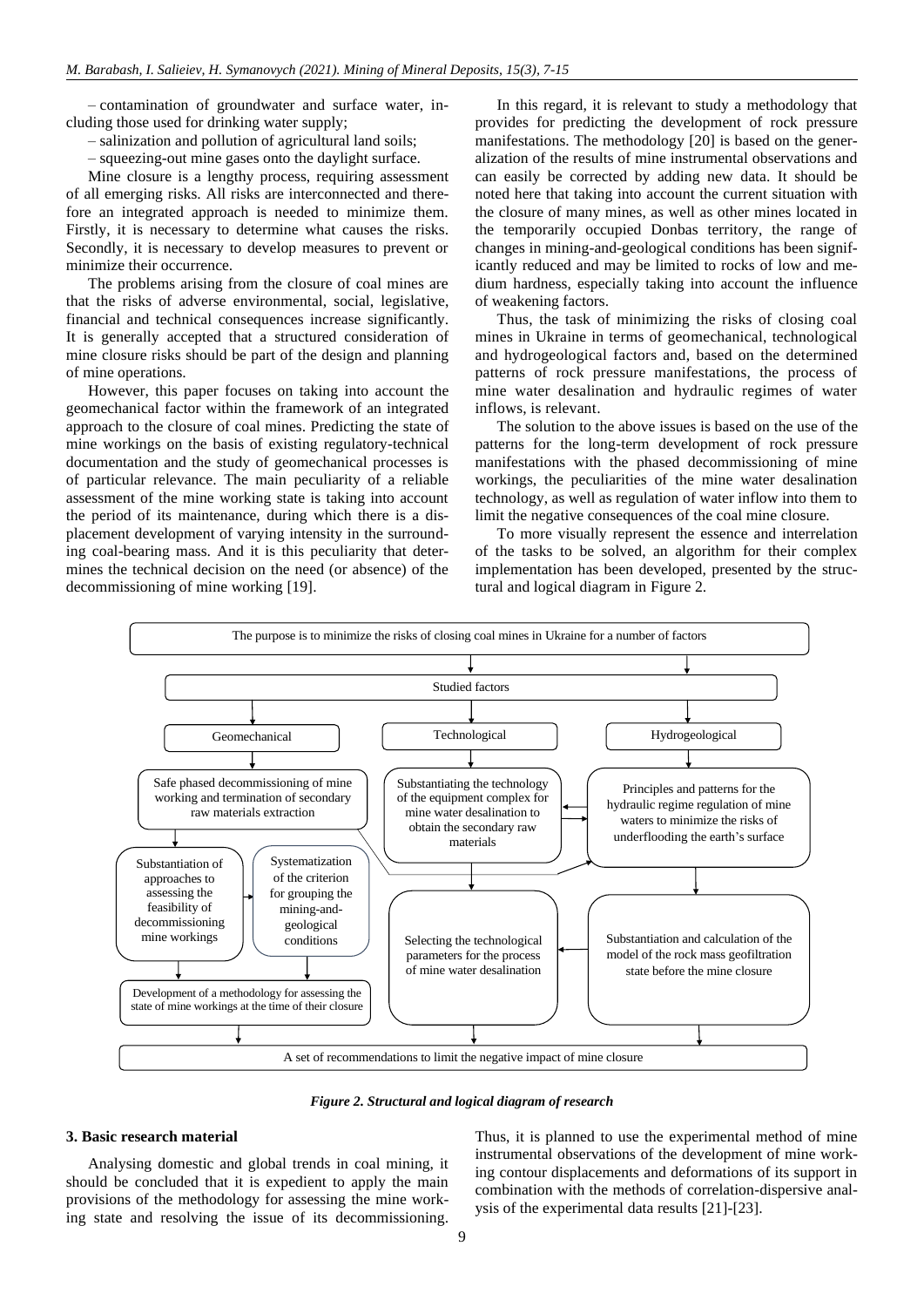The basic provisions of the methodological approach to predicting displacements *U* of the mine working contour (in the roof – the index is "*R*", in the bottom – the index "*B*" and in the sides – the index "*s*") are to determine the relationship between the parameter *U* and the main geomechanical factors: *H* – mine working depth; *R –* weighted-average calculated compressive resistance of lithotypes adjacent to mine working.

From the point of view of existing ideas [\[24\]](#page-6-16)[-\[28\]](#page-7-0) about the patterns of increase and stabilization of rock pressure manifestations in a mine working that is outside the zone of stopes influence, the methodological approach [\[20\]](#page-6-13) is qualitatively consistent with the accumulated experience of maintaining mine workings. However, there are some comments in terms of the accepted idealization of link patterns between *U* and *t*.

Firstly, the growth of displacements does not begin from the zero point of time ( $t = 0$ ), and the initial displacements  $U_i$ occur conditionally instantaneously approximately with the velocity of propagation of longitudinal vibrations (sound) in the rock [\[29\],](#page-7-1) [\[30\].](#page-7-2) That is, the graphs of the function  $U(t)$ growth are depicted from some initial value of *U<sup>i</sup>* [\[31\].](#page-7-3) Undoubtedly, the value  $U_i$  is affected by the limiting influence of the drifting face, which is confirmed by numerous studies, but, nevertheless, the value  $U_i$  is already commensurate with the subsequent development of displacements.

Secondly, the presentation of dependences  $U(t)$  in the form of two conjugated line graphs do not quite correspond to the real pattern of growing mine working contour displacements in time. Most of the experimental measurements indicate non-linearity in the growth trends in displacements over time [\[32\]](#page-7-4)[-\[36\]:](#page-7-5) in the initial period of maintaining mine working, the growth gradient is higher, and then (with an increase in *t*) there is a decrease in the rate of increase in *U*. It can be induced by the cracking of the rock mass and decreasing of its quality [\[37\].](#page-7-6) For the sake of objectivity, it should be noted that the bilinear form of the function  $U(t)$  in the methodology [\[20\]](#page-6-13) is designed to partially take into account the indicated pattern of slowing down in time *t* of the development of mine working contour displacements.

Thirdly, depending on the level of geomechanical indexes *H* and *R* influence, these functions  $U(t)$  can be divided into two types: first type – the displacements *U* increase in time *t*, but with its course there is some stabilization of the process of adjacent mass displacement, at which further growth of *U* either stops or has very low values (Fig. 3) and the deformation process is caused by the change of geomechanical situation in the rock mass [\[38\],](#page-7-7) [\[39\];](#page-7-8) second type – the displacements *U* do not stop in time *t* and later on, some fairly constant growth gradient of *U* is settled down [\[31\],](#page-7-3) [\[40\]-](#page-7-9)[\[42\]](#page-7-10) (Fig. 4). This geomechanical situation is determined by the rheological property of rocks – deformation creep. In the wellknown studies [\[40\],](#page-7-9) [\[43\],](#page-7-11) [\[44\]](#page-7-12) two types of deformation creep are distinguished – steady-state (that is, decaying in time) and unsteady (developing throughout the entire observation period). In this regard, the methodology [\[20\]](#page-6-13) has been developed taking into account unsteady creep, which is most typical for weakly metamorphosed rocks of the Western Donbas [\[45\].](#page-7-13)

The approach developed to assessing the mine working state, taking into account the period of its maintenance, is intended to eliminate the noted disadvantages of the methodology [\[29\],](#page-7-1) but by preserving the fundamental provisions in terms of the main criterion – the contour displacement value – for making a technical decision on the decommissioning of mine working for the entire period of its existence.



*Figure 3. Stabilization of the displacement process in the mine working*



*Figure 4. Settling a constant gradient of displacement growth into mine working*

The solution to this problem is based on the determining three groups of time dependences:  $U^r(t)$  – displacement of the mine working roof rocks,  $U^b(t)$  – its bottom roll,  $U^s(t)$  – convergence of the mine working sides.

The methodology is based on the results of mine instrumental observations of rock pressure manifestations. Alongside with it, the state of the fastening structure elements is assessed in terms of the possibility of further performing their functions to ensure the proper mine working stability [\[39\],](#page-7-8) [\[46\].](#page-7-14) It is appropriate to note here that the main difficulty in solving this task is the need to conduct mine observations over a very long period, often calculated in decades [\[38\].](#page-7-7) To solve this issue, an original methodology has been developed, based on an integrated study and analysis of the various information sources and discreteness (in time) of mine measurements with their subsequent extrapolation to a longer time frame.

The above statement about the peculiarities and significant difficulties in tracking the state of mine workings over a very long period (or the entire period) of their operation is fundamental in these geomechanical studies and, as mentioned before, represents their novelty. But, this novelty is associated with the formation of an extensive base of initial data, their subsequent systematization and analysis, which requires considerable time. Nevertheless, our research has confirmed the possibility of solving the task, and further on, the algorithm of our actions is explained using specific examples.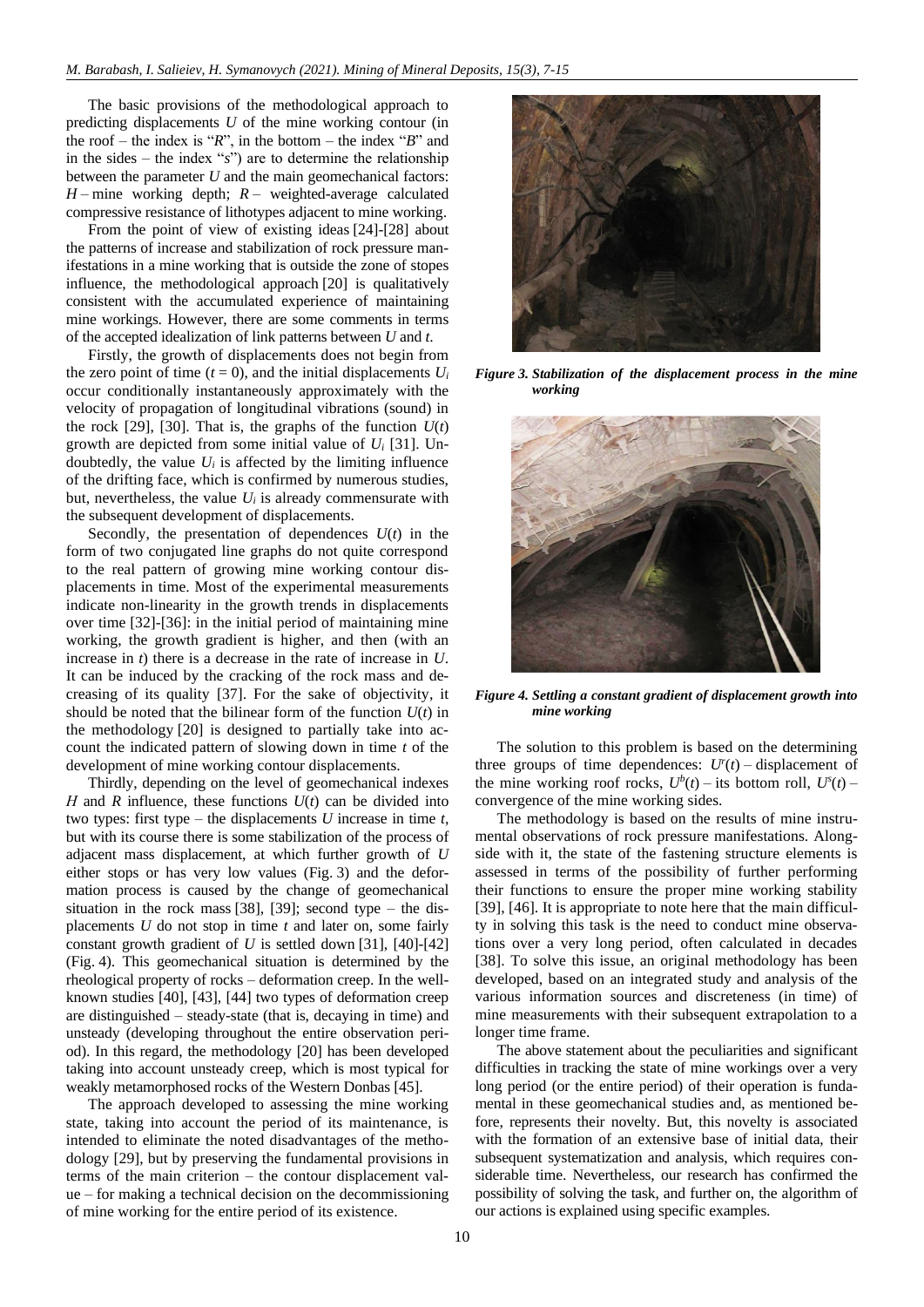The first step involves the selection of mine workings for almost each of the mines that have already been closed or are scheduled for decommissioning in the near future. An obligatory condition for selection is the availability of information at the time of its closure (or during the last mine working survey). Each mine working is characterized by the depth *H* of placement, texture and properties of adjacent lithotypes, according to which, in compliance with the normative methodology [\[47\],](#page-7-15) the average compressive resistance *R* of rocks is calculated and the geomechanical index *H*/*R* is determined.

The second step is to gather information on a number of still operating mine workings, including those that are in the stage of construction. In this case, the time frame of maintaining is much shorter and allows to assess the state of mine workings at lower values of *t*, which provides the ability to set dependences of *U*(*t*).

Firstly, some general positions should be noted in terms of the initial conditions: the ranges of the depth variation of mine workings placement  $H = 200-1000$  m and the calculated compressive resistance of the adjacent coal-bearing strata of  $R = 5-60$  MPa are studied, which cover almost the entire interval of geomechanical factors variation. In this case, the "extreme" boundary values of the criterion *H*/*R* vary from 3.3 m/MPa to 200 m/MPa and are practically the same both for the Western Donbas and for the Krasnoarmiiskyi coalbearing region (Ukraine); the most probable range of criterion variation is  $H/R = 10-50$  m/MPa.

Then, the first distinguished textural type of the adjacent coal-bearing strata is studied – the immediate roof and the first layers of the main roof are represented by argillite and siltstones with a total thickness of no more than 5-7 m and a compressive resistance in the sample of no less than  $\sigma_{compr} \geq 40$ -50 MPa; above, there is sandstone with a thickness of no less than 3-4 m with a hardness coefficient of at least  $f \ge 6$ . Most lithotypes are in a naturally moist state with a low intensity of fracturing; they are characterized by moderate rheological properties with decaying creep.

In the absence of the stopes influence, overworking and undermining, the mine workings predominantly retain their operational parameters in compliance with the requirements and standards. The convergence of the roof and the bottom  $U^{r,b} \leq 400$ -500 mm, the convergence of the sides  $U^s \leq 200$ -250 mm, the section loss *∆S/Scl* ≤ 20-25% (here it is designated as  $S_{cl}$  – the cross-sectional area of mine working in the clear till subsidence).

Such mining-and-geological conditions ensure a satisfactory operational state of mine workings throughout the entire period of their maintenance. The issue of decommissioning mine workings is not due to geomechanical factors, but by technological and economic aspects of the mine operation.

The second distinguished textural type for the Krasnoarmiiskyi coal-bearing region – is the immediate and main roof at a height of at least 12-15 m, represented by soft and medium hardness argillite and siltstones  $(f = 3-5)$ , as well as soft sandstone  $(f \le 6)$ , characterized by a moisture-saturated state and intense fracturing. According to the normative methodology [\[47\],](#page-7-15) the value of the averaged calculated compressive resistance is  $R = 5{\text -}10$  MPa. When the mine workings are placed at a depth of at least 200-250 m, the index *H*/*R* is 20-50 m/MPa and more with a corresponding intensification of the rock pressure manifestations. Nevertheless, lithotypes are characterized by creep decaying with time.

It is noted that in mine workings that have been in operation for a long time, the decay of the displacement velocity along their contour is mainly observed with the stabilization of  $U^{r,b}(t)$  and  $U^{s}(t)$  values. The time interval  $t_{st}$  from the moment of mine working construction to the stabilization of its contour displacements also has a correlative relationship with the geomechanical criterion  $H/R$ : the value of  $t_{st}$  increases with the deterioration of mining-and-geological conditions, that is, with an increase in the ratio of *H*/*R*. This pattern is quantitatively described by the dependences:

– for the convergence of the roof and bottom in mine workings:

$$
t_{st}^{r,b} = 236[1 - \exp(-0.024H/R)], \text{ day}; \qquad (1)
$$

– for convergence of blocks in mine workings:

$$
t_{st}^{s} = 187 \Big[ 1 - \exp(-0.027 H / R) \Big], \text{ day.} \tag{2}
$$

In the mine workings of Western Donbas, the collected amount of experimental data confirms the above-mentioned patterns of the increase in displacements along their contour only in qualitative terms, and in quantitative terms, a number of differences have been revealed. The available peculiarities of  $U^{r,b}(t)$  and  $U^{s}(t)$  functions are quite understandable, since the mining-and-geological Western Donbas conditions are distinguished by the occurrence of less hard, more plastic, weakly metamorphosed lithotypes and a slightly shallower depth of mining, mainly up to 500-600 m [\[48\].](#page-7-16) Even the hardest lithotypes, such as sandstone and coal, are characterized by a compressive resistance in the sample of mainly  $\sigma_{compr} \leq 40$ -50 MPa, and limestone has an insignificant propagation in the form of very thin interlayers, as a rule, less than 0.2-0.3 m thick. Given the widely distributed weakening factors of moisture saturation and fracturing in the coalbearing strata, the real compressive resistance of lithotypes decrease sharply [\[49\].](#page-7-17) To this should be added the pronounced rheological properties of most rocks [\[24\],](#page-6-16) [\[29\],](#page-7-1) which in total leads to a decrease in the calculated compressive resistance of the adjacent coal-bearing strata, mainly to  $R = 5-20$  MPa. In such conditions, more intense rock pressure manifestations are quite expected.

Also, in the Western Donbas conditions, two forms of deformation creep, effecting the patterns of displacement development, are actively manifested in two types: first type – with an increase in the period of the mine working maintenance, the displacement velocity decreases to insignificant values and it can be argued about some constancy of values  $U^{r,b}(t)$  and  $U^{s}(t)$ ; this period is called the time  $t_{st}$  of the contour displacement stabilization. The second type – with an increase in time *t*, the displacement velocity decreases, but, as before, remains a significant value with a long period of the mine working maintenance; this type of displacement development is determined by the persistent creep of very soft rocks (mainly argillite) and is largely represented in the methodology [\[20\].](#page-6-13)

Thus, for the Western Donbas conditions, the main principle of separating the patterns of the displacement development is to take into account the rheological properties of lithotypes of the adjacent coal-bearing strata with a subordinated value of its texture: the predominant occurrence of more stable lithotypes of medium and high thickness with a hardness coefficient of  $f = 2-5$  (sandstones and coal seams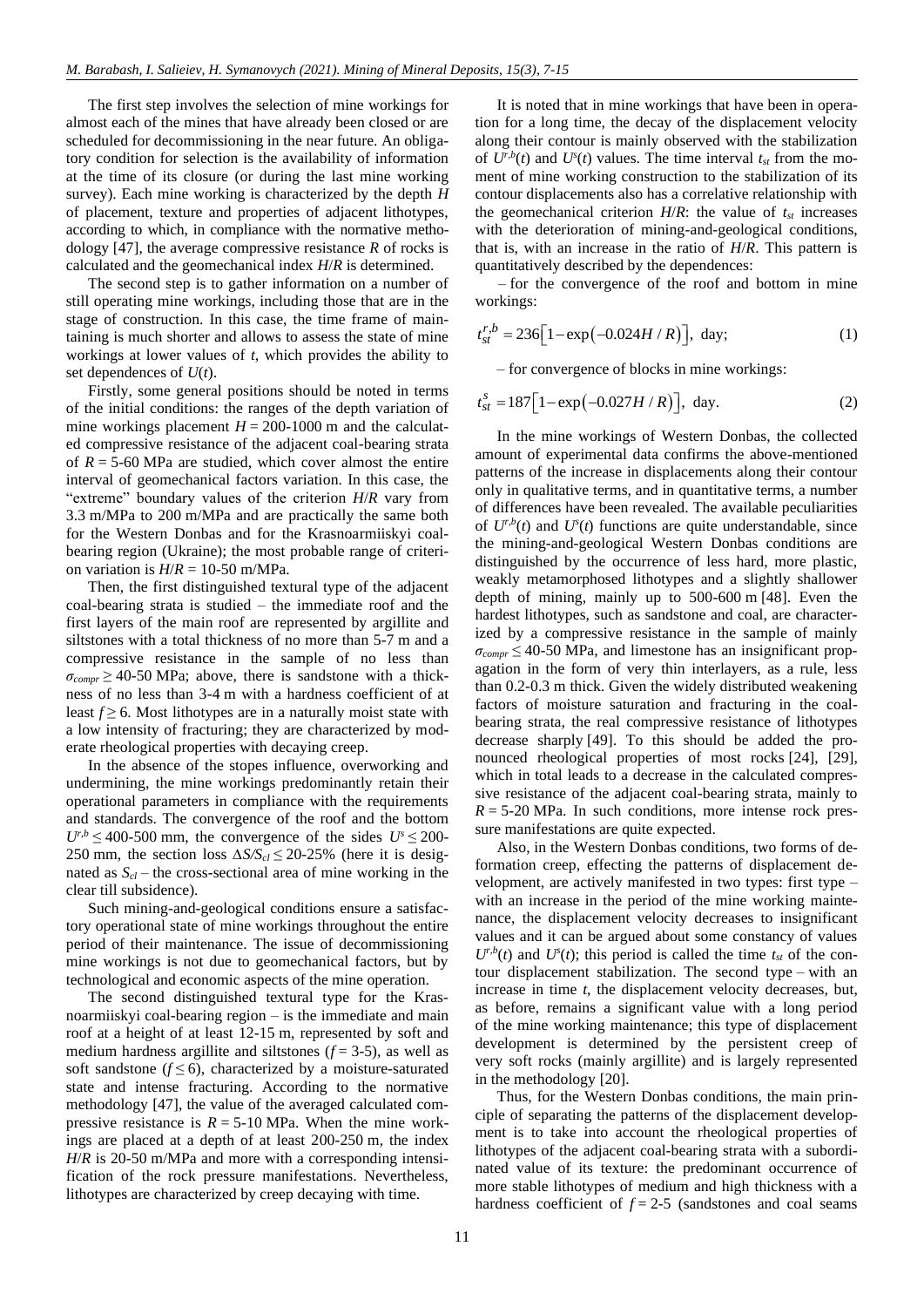are mainly in a moisture-saturated state, exposed to moderate and intense fracturing, and argillite and siltstones are predominantly in a naturally moist state with weak and moderate fracturing) contributes to decay of the deformation creep process and stabilization of contour displacements at some relatively constant level; the predominant occurrence of very soft and moisture-saturated fractured argillite and thin- and medium-bedded siltstones provokes persistent deformation creep and a constant increase in displacements of the mine working contour over a very long period of its maintenance.

The second type of patterns  $U(t)$  in the displacement development of the mine working contour in time *t* is conditioned by the occurrence in the adjacent coal-bearing strata of a part of the lithotypes, which are characterized (taking into account the weakening factors influence) by persistent deformation creep. The convergence of the roof and bottom, as well as the sides of mine working, takes years, and over a long period of the mine working maintenance, they accumulate, and their total values can no longer be neglected.

It should be underlined that even proper geological research and wide geomechanical invetsigations can lead to different conclusions due to another statistical approach to the collected data [\[50\].](#page-7-18) So the average values taken to the analyses should be consider carefully, as the variation of the rock compressive strength *R* can reach even 40% [\[50\].](#page-7-18)

This development is based on the results of the research performed with partial use of the methodological principles for predicting the rock pressure manifestations in regulatory documents [\[47\],](#page-7-15) [\[20\].](#page-6-13) The methodology makes it possible to assess the state of mine workings operated for a long period, taking into account the factor of the displacement development of the adjacent coal-bearing mass in time.

#### **4. Results and discussion**

The procedure for calculating the parameters of the rock pressure manifestations for the prospect of further operation of mine working:

1. The predicted parameters of convergence of the roof and bottom  $V^{r,b}(t)$ , sides  $U^{s}(t)$  of mine working and its residual section  $S_{res}(t)$  over the time *t* of maintenance are determined depending on the geomechanical index *H*/*R*, which is the ratio of the mine working depth *H* to the calculated compressive resistance value *R* of rocks in the adjacent coalbearing strata. Parameters *H* and *R* are determined according to the data of mining-and-geological prediction using the calculated provisions of the normative methodolog[y \[47\].](#page-7-15)

2. The contour displacement of mine workings is calculated taking into account the separation of the conditions for their maintenance in the two studied coal-bearing regions and the rheological properties of lithotypes of the adjacent coalbearing strata.

3. For the Krasnoarmiiskyi coal-bearing region, the problematic conditions for maintaining mine workings are characterized as follows. All lithotypes have the rheological property of deformation creep loading which decays in time; in terms of strength properties, the adjacent mass is represented by soft and medium hardness argillite and siltstones *f* ≤ 3-5, as well as soft sandstone *f* ≤ 6. Taking into account the influencing factors of moisture saturation and fracturing that weaken the rock, there is a high probability of intense rock pressure manifestations, especially with a long period of the mine workings maintenance, which actualizes the issue of their further operation.

The convergence of the roof and bottom  $U_l^{r,b}$ , as well as the sides  $U_l^s$  of mine workings during a long period of their operation for given mining-and-geological conditions is determined by Formulas (3) and (4):

$$
U_l^{r,b} = 8.45 (H/R)^{1.4}, \quad {\rm m}U_{\mu\pi}^{\kappa,\pi} = 8,45 \left(\frac{H}{R}\right)^{1.4}, \text{MMm};
$$
\n(3)

$$
U_l^s = 3.1(H/R)^{1.35}, \text{ mm.} \tag{4}
$$

The residual cross-sectional area of mine workings is calculated by the formula:

$$
S_{res} = S_{cl} - \Delta S, \tag{5}
$$

where:

 $S_{cl}$  – the cross-sectional area of mine working in the clear till subsidence;

*∆S* – the loss of the cross-sectional area of mine working during the period of its operation:

$$
\Delta S = U_l^{r,b} \left( 0.9 B_w - U_l^s \right) + U_l^s h_w, \qquad (6)
$$

where:

 $B_w$  and  $h_w$  – initial width and height of mine working.

4. For the Western Donbas mining-and-geological conditions, with the occurrence of adjacent lithotypes with decaying deformation creep at a hardness coefficient of  $f = 2-5$ , with rock layers predominantly with medium and high thickness, which are mostly water-free (with the exception of sandstone and coal seams) and moderately fractured, displacements of the mine working contour are determined by the Formulas (7) and (8), and the residual cross-sectional area – by the Formulas  $(5)$  and  $(6)$ :

$$
U_l^{r,b} = 5.87 \left( H/R \right)^{1.6}, \text{mm}; \tag{7}
$$

$$
U_l^s = 4.31 \left( H/R \right)^{1.5}, \text{ mm.} \tag{8}
$$

5. The conditions for maintaining mine workings in the Western Donbas are characterized by the predominant occurrence in the adjacent coal-bearing strata of lithotypes with persistent deformation creep; moisture-saturated and intensely fractured argillite and siltstones are positioned as very soft rocks, their texture is mainly thin and medium-bedded. Taken together, these factors contribute to the active development of rock pressure manifestations over a very long period of mine workings maintenance.

The dependences of the increase in the convergence of the roof and bottom  $U^{r,b}(t)$ , as well as the sides  $U^s(t)$  in time *t* is determined by Formulas (9) and (10), and the value of the residual cross-sectional area constantly decreases and is calculated by the same Expressions (5) and (6) by substituting values  $U^{r,b}(t)$  and  $U^{s}(t)$  in them for the corresponding period *t* of mine working maintenance:

$$
U^{r,b}(t) = 5.33 (H/R)^{1.7} + (0.55H/R - 0.8)(t - 12), \text{mm}; (9)
$$
  

$$
U^{s}(t) = 5.0 (H/R)^{1.55} + (0.28H/R + 2.7)(t - 12), \text{mm}. (10)
$$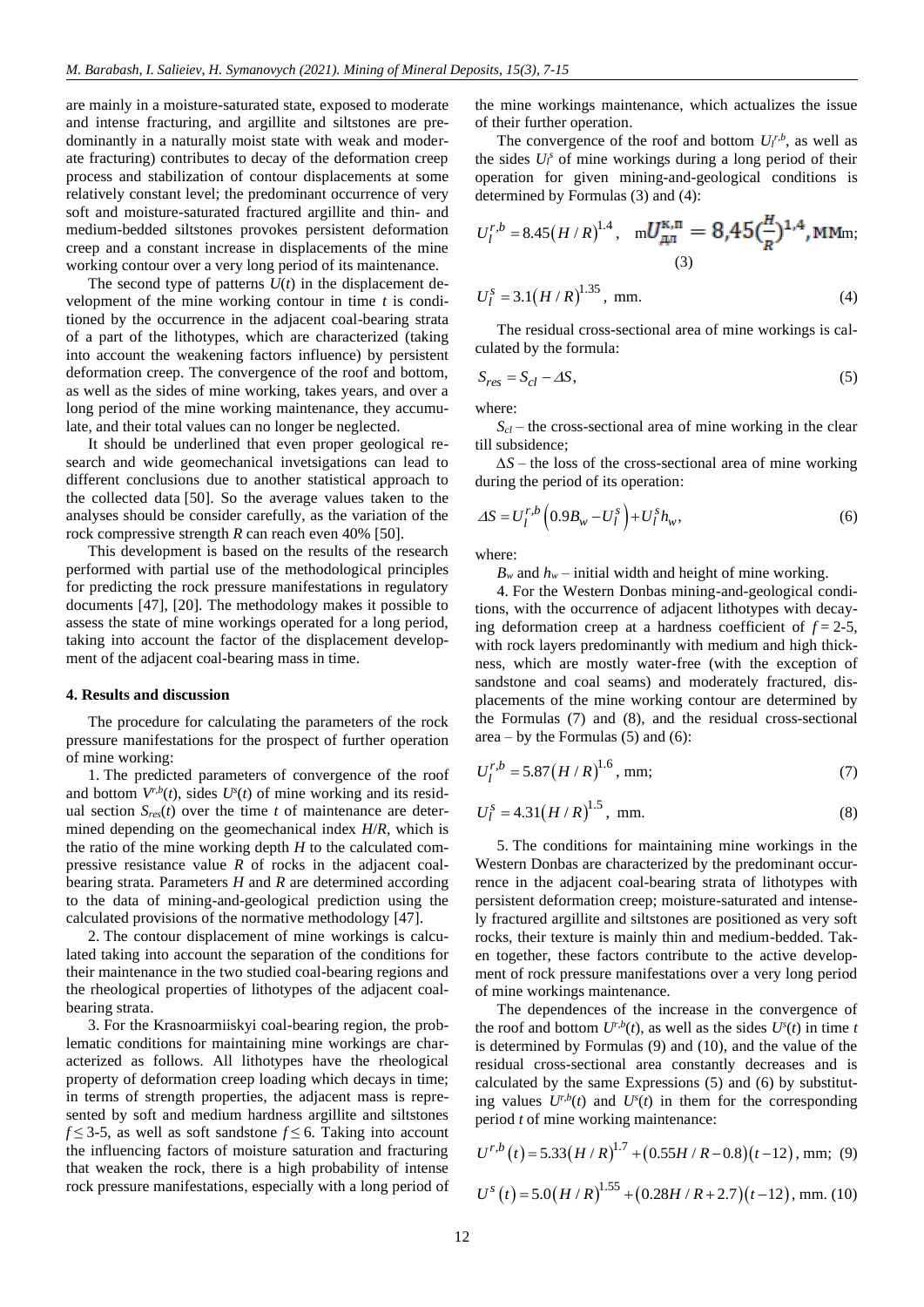It is worth mentioning another rock mass behavior and convergence tendency if the floor rocks are waterlogged, what was investigated in the paper [51].

6. The given calculation expressions make it possible to assess the mine working state in terms of the patterns of the geomechanical factor influence on making the technical decision on the feasibility of its further operation.

### **5. Conclusions**

Analysis of the current normative methodologies and developments for predicting the parameters of the rock pressure manifestations in mine workings, maintained outside the zone of stope operations influence in conditions of weakly metamorphosed rocks and those close to them, makes it possible to substantiate the fundamental methodological provisions for the most reliable assessment of the mine workings state, taking into account the long period of its operation.

The new methodology is based on the generalized results of mine instrumental observations, taking into account the approaches of existing regulatory documents by means of dividing the geomechanical situation according to two conditions: texture and strength properties of lithotypes in the adjacent coal-bearing strata; peculiarities of the rheological process manifestations of its displacement development into the mine working cavity.

A series of generalizing dependences of the mine working contour displacement development have been obtained, which can be divided into four main groups according to the criteria of the textural and strength properties of lithotypes in the adjacent mass, as well as the type of their rheological manifestations: decaying and persistent deformation creep. For each group, using the methods of correlation-dispersive analysis, empirical formulas have been determined for calculating the convergence of the roof and bottom of mine workings, as well as their sides, depending on the geomechanical criterion *H/R* of the maintenance conditions and the duration *t* of this period.

The practical result of the research performed is a new methodology for assessing the mine working state according to the patterns of predicting the displacement of its contour. The revealed correlation ratios make it possible to promptly predict the residual section of mine working at any time of its maintenance, which forms the geomechanical component of its operational state assessment for making a decision on its decommissioning or further maintenance.

#### **Acknowledgements**

The authors express their gratitude to the management of DTEK Coal Unit for their help in organizing the experimental research.

#### **References**

- <span id="page-6-0"></span>[1] Word Coal. (2020). *WCA comments on IEA Energy Technology Perspectives Report*. Retrieved from: https://www.worldcoal.com/coal/ 14092020/wca-comments-on-iea-energy-technology-perspectivesreport/
- <span id="page-6-1"></span>[2] *World Energy Outlook 2020*. (2020). Retrieved from: https://www.iea.org/reports/world-energy-outlook-2020
- <span id="page-6-2"></span>[3] *Zvit pro stan realizatsii Enerhetychnoi stratehii Ukrainy na period do 2035 roku "Bezpeka, Enerhoefektyvnist, Konkurentospromozhnist" za 2019 rik*. Retrieved from: https://mpe.kmu.gov.ua/minugol/doccatalog/ document?id=245472866
- [4] Ministerstvo enerhetyky ta vuhilnoi promyslovosti Ukrainy. (2019). *Osnovni pokaznyky rozvytku palyvno-enerhetychnoho kompleksu*. Re-

trieved from: http://mpe.kmu.gov.ua/minugol/doccatalog/document? id=245416376

- [5] *Ugol'naya otrasl' v Ukraine: Kolichestvo shakht i uroven' dobychi.* (2020). Retrieved from: https://ru.slovoidilo.ua/2020/04/30/infografika/ jekonomika/ugolnaya-otrasl-ukraine-kolichestvo-shaxt-i-urovendobychi
- [6] *Igor' Chumachenko: Ubytochnye shakhty nado prosto zakryvat', drugogo vykhoda net.* (2021). Retrieved from: https://kosatka.media/category/blog/news/igor-chumachenko-ubytochnye-shahty-nado-prosto-zakryvat-drugogo-vyhoda-net
- [7] OILPOINT. (2021). *V dekabre 2020 goda ukrainskie shakhty nedovypolnili plan na 23%.* Retrieved from: https://oilpoint.com.ua/vdekabre-ukraynskye-shaht%d1%8b-nedov%d1%8bpolnyly-plan-na-23/
- <span id="page-6-3"></span>[8] DTEK. (2020). *Dogovor arendy shakht Dobropol'eugol' prekrashchaetsya po soglasheniyu storon: prisoedinenie shakht k Tsentrenergo garantiruet shakhteram postoyannyy rynok sbyta*. (2020). Retrieved from: https://dtek.com/ru/media-center/press/dogovor-arendy-shakhtdobropoleugol-prekraschaetsya-po-soglasheniyu-storon-prisoedinenieshakht-k-tsentrenergo-garantiruet-shakhteram-postoyannyy-rynok-sbyta/
- <span id="page-6-4"></span>[9] *Iintegrated report 2019. Financial and non-financial results.* (2019). Retrieved from: https://dtek.com/en/investors\_and\_partners/reports/
- <span id="page-6-5"></span>[10] *DTEK Energy's TPPs operate above the plan of the Ministry of Energy to stabilize the energy system – Ildar Saleev.* (2021). Retrieved from: https://energo.dtek.com/en/media-center/press/tes-dtek-energo-rabotayutvyshe-plana-minenergo-dlya-stabilizatsii-energosistemy--ildar-saleev/
- <span id="page-6-6"></span>[11] *Ugol'naya otrasl': skol'ko v Ukraine i mire rabotaet shakht.* (2020). Retrieved from: https://ru.slovoidilo.ua/2020/08/27/infografika/jekonomika/ugolnaya-otrasl-skolko-ukraine-i-mire-rabotaet-shaxt
- <span id="page-6-7"></span>[12] Malashkevych, D., Poimanov, S., Shypunov, S., & Yerisov, M. (2020). Comprehensive assessment of the mined coal quality and mining conditions in the Western Donbas mines. *E3S Web of Conferences*, (201), 01013. https://doi.org/10.1051/e3sconf/202020101013
- <span id="page-6-8"></span>[13] Pivniak, H.H., Pilov, P.I., Pashkevych, M.S., & Shashenko, D.O. (2012). Synchro-mining: Civilized solution of problems of mining regions' sustainable operation. *Naukovyi Visnyk Natsionalnoho Hirnychoho Universytetu*, (3), 131-138.
- <span id="page-6-9"></span>[14] Buzylo, V., Pavlychenko, A., Savelieva, T., & Borysovska, O. (2018). Ecological aspects of managing the stressed-deformed state of the mountain massif during the development of multiple coal layers. *E3S Web of Conferences*, (60), 00013. https://doi.org/10.1051/e3sconf/20186000013
- [15] Ayres, R.U., & Walter, J. (1991). The greenhouse effect: damages, costs and abatement. *Environmental and Resource Economics*, *1*(3), 237-270.
- [16] Wang, J., Wang, R., Zhu, Y., & Li, J. (2018). Life cycle assessment and environmental cost accounting of coal-fired power generation in China. *Energy Policy*, (115), 374-384. https://doi.org/10.1016/j.enpol.2018.01.040
- <span id="page-6-10"></span>[17] Gorova, A., Pavlychenko, A., & Borysovs'ka, O. (2013). The study of ecological state of waste disposal areas of energy and mining companies. *Annual Scientific-Technical Collection – Mining of Mineral Deposits*, 169-172. https://doi.org/10.1201/b16354-29
- <span id="page-6-11"></span>[18] Sorenkov, V.N., Nedoluzhko, T.V., & Begicheva, T.V. (2012). K voprosu likvidatsii shakht Tsentral'nogo rayona Donbassa. *Ugol' Ukrainy*, (2), 31-35.
- <span id="page-6-12"></span>[19] Khalymendyk, I., & Baryshnikov, A. (2018). The mechanism of roadway deformation in conditions of laminated rocks. *Journal of Sustainable Mining*, *17*(2), 41-47. https://doi.org/10.1016/j.jsm.2018.03.004
- <span id="page-6-13"></span>[20] *Instruktsiya po podderzhaniyu gornykh vyrabotok na shakhtakh Zapadnogo Donbassa*. (1994). Pavlohrad, Ukraina: Geomekhanika, 95 s.
- <span id="page-6-14"></span>[21] Bondarenko, V., Kovalevska, I., Symanovych, H., Barabash, M., & Snihur, V. (2018). Assessment of parting rock weak zones under the joint and downward mining of coal seams. *E3S Web of Conferences*, (66), 03001. https://doi.org/10.1051/e3sconf/20186603001
- [22] Bondarenko, V., Symanovych, G., & Koval, O. (2012). The mechanism of over-coal thin-layered massif deformation of weak rocks in a longwall. *Geomechanical Processes During Underground Mining*, 41- 44. https://doi.org/10.1201/b13157-8
- <span id="page-6-15"></span>[23] Kovalevs'ka, I., Symanovych, G., & Fomychov, V. (2013). Research of stress-strain state of cracked coal-containing massif near-theworking area using finite elements technique. *Annual Scientific-Technical Collection – Mining of Mineral Deposits*, 159-163. https://doi.org/10.1201/b16354-28
- <span id="page-6-16"></span>[24] Zeynullin, A.A., Abeuov, E.A., Demin, V.F., Aliev, S.B., Kaynazarova, A.S., & Kaynazarov, A.S. (2021). Estimation of ways to maintain mining works based on the application of anchor anchoring in the mines of the Karaganda coal basin. *Ugol'*, (2), 4-9. https://doi.org/10.18796/0041-5790-2021-2-4-9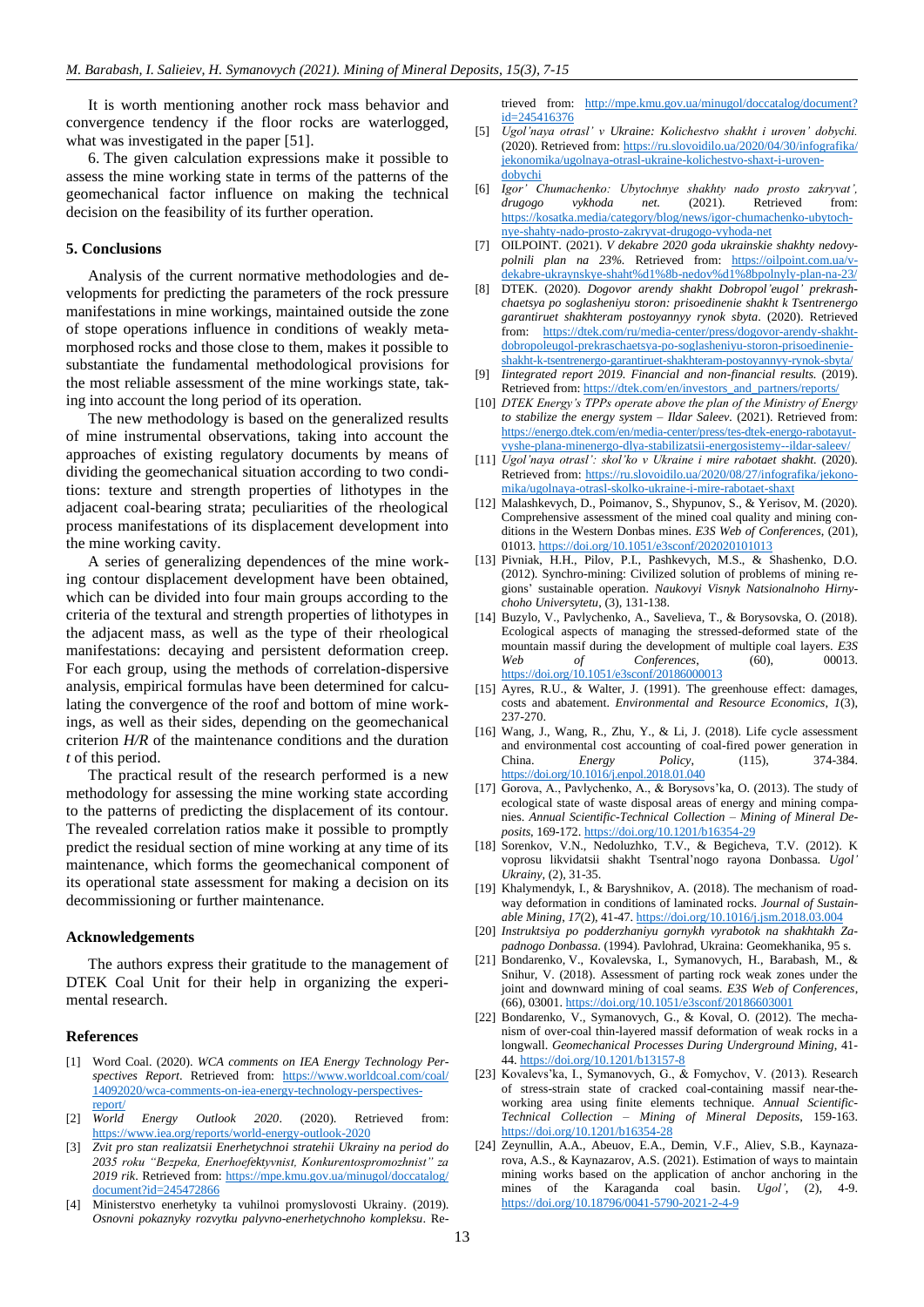- [25] Skipochka, S. (2019). Conceptual basis of mining intensification by the geomechanical factor. *E3S Web of Conferences*, (109), 00089. https://doi.org/10.1051/e3sconf/201910900089
- [26] Bondarenko, V., Kovalevska, I., Husiev, O., Snihur, V., & Salieiev, I. (2019). Concept of workings reuse with application of resource-saving bolting systems. *E3S Web of Conferences*, (133), 02001. https://doi.org/10.1051/e3sconf/201913302001
- [27] Dychkovskyi, R., Shavarskyi, I., Saik, P., Lozynskyi, V., Falshtynskyi, V., & Cabana, E. (2020). Research into stress-strain state of the rock mass condition in the process of the operation of double-unit longwalls. *Mining of Mineral Deposits*, *14*(2), 85-94. https://doi.org/10.33271/mining14.02.085
- <span id="page-7-0"></span>[28] Kuanyshbekovna, M.M., Krupnik, L., Koptileuovich, Y.K., Mukhtar, E., & Roza, A. (2016). The system is "roof bolting-mountain". *International Journal of Applied Engineering Research*, *11*(21), 10454-10457.
- <span id="page-7-1"></span>[29] Baklashov, I.V. (1988). *Deformirovanie i razrushenie porodnykh massivov*. Moskva, Rossiya: Nedra, 270 s.
- <span id="page-7-2"></span>[30] Stavrogin, A.N., & Protosenya, A.G. (1985). *Prochnost' gornykh porod i ustoychivost' vyrabotok na bol'shikh glubinakh*. Moskva, Rossiya: Nedra, 271 s.
- <span id="page-7-3"></span>[31] Salieiev, I.A., Bondarenko, V.I., Symanovych, H.А., & Kovalevska, I.A. (2021). Development of a methodology for assessing the expediency of mine workings decommissioning based on the geomechanical factor. *Naukovyi Visnyk Natsionalnoho Hirnychoho Universytetu*.
- <span id="page-7-4"></span>[32] Ishchenko, K.S., Krukovskiy, A.P., Krukovskaya, V.V., & Ishchenko, A.K. (2012). Physical and numeral modeling of stressed-deformed state of the rock massif in the working face. *Naukovyi Visnyk Natsionalnoho Hirnychoho Universytetu*, (2), 85-91.
- [33] Sotskov, V., & Saleev, I. (2013). Investigation of the rock massif stress strain state in conditions of the drainage drift overworking. *Annual Scientific-Technical Collection – Mining of Mineral Deposits*, 197-201. https://doi.org/10.1201/b16354-35
- [34] Małkowski, P., Niedbalski, Z., Majcherczyk, T., & Bednarek, Ł. (2020). Underground monitoring as the best way of roadways support design validation in a long time period. *Mining of Mineral Deposits*, *14*(3), 1-14. https://doi.org/10.33271/mining14.03.001
- [35] Bondarenko, V., Kovalevska, I. Symanovych, G., Sotskov, V., & Barabash, M. (2018). Geomechanics of interference between the operation modes of mine working support elements at their loading. *Mining Science*, (25), 219-235. https://doi.org/10.5277/msc182515
- <span id="page-7-5"></span>[36] Bondarenko, V., Kovalevs'ka, I., Svystun, R., & Cherednichenko, Yu. (2013). Optimal parameters of wall bolts computation in the united bearing system of extraction workings frame-bolt support. *Annual Scientific-Technical Colletion – Mining of Mineral Deposits*, 5-10. https://doi.org/10.1201/b16354-2
- <span id="page-7-6"></span>[37] Małkowski, P., & Ostrowski, Ł. (2019). Convergence Monitoring as a Basis for Numerical Analysis of Changes of Rock-Mass Quality and Hoek-Brown Failure Criterion Parameters due to Longwall Excavation.<br>Archives of Mining Sciences, 68(1), 93-118. *Archives* of *Mining Sciences*, https://doi.org/10.24425/ams.2019.126274

#### <span id="page-7-7"></span>[38] Małkowski, P., & Juszyński, D. (2021). Roof fall hazard assessment with the use of artificial neural network. *International Journal of Rock Mechanics and Mining Sciences*, (143), 104701, *Mechanics and Mining Sciences*, (143), 104701, https://doi.org/10.1016/j.ijrmms.2021.104701

- <span id="page-7-8"></span>[39] Babets, D.V., Sdvyzhkova, O.O., Larionov, M.H., Tereshchuk, R.M. (2017). Estimation of rock mass stability based on probability approach and rating systems. *Naukovyi Visnyk Natsionalnoho Hirnychoho Universytetu*, (2), 58-64
- <span id="page-7-9"></span>[40] NPAOP 10.0-1.01-10. (2010). *Pravyla bezpeky u vuhilnykh shakhtakh*. Kyiv, Ukraina: Redaktsiia zhurnalu "Okhorona pratsi", 430 s.
- [41] Pivnyak, G., Bondarenko, V., & Kovalevska, I. (2015). *New developments in mining engineering*. London, United Kingdom: CRC Press, Taylor & Francis Group, 616 p. https://doi.org/10.1201/b19901
- <span id="page-7-10"></span>[42] Pivnyak, G., Bondarenko, V., Kovalevs'ka, I., & Illiashov, M. (2012). *Geomechanical processes during underground mining.* London, United Kingdom: CRC Press, Taylor & Francis Group, 300 p. https://doi.org/10.1201/b13157
- <span id="page-7-11"></span>[43] Nurpeisova, M.B., & Kurmanbaev, O.S. (2016). Laws of devolopment of geomechanical processes in the rock mass Maykain mine. *News of the National Academy of Sciences of the Republic of Kazakhstan, Series of Geology and Technical Sciences*, *6*(420), 109-115.
- <span id="page-7-12"></span>[44] Nurpeisova, M.B., Sarybaiev, O.A., & Kurmanbaiev, O.S. (2016). Study of regularity of geomechanical processes development while developing deposits by the combined way. *Naukovyi Visnyk Natsionalnoho Hirnychoho Universytetu*, (4), 30-36.
- <span id="page-7-13"></span>[45] Sdvizhkova, Ye.A., Babets, D.V., & Smirnov, A.V. (2014). Support loading of assembly chamber in terms of Western Donbas plough longwall. *Naukovyi Visnyk Natsionalnoho Hirnychoho Universytetu*, (5), 26-32.
- <span id="page-7-14"></span>[46] Nurpeissova, M., Bekbassarov, S., Bek, A., Kyrgizbaeva, G., Turisbekov, S., & Ormanbekova, A. (2020). The geodetic monitoring of the engineering structures stability conditions. *Journal of Engineering and Applied Sciences*, *12*(11), 9151-9163. https://doi.org/10.3923/jeasci.2017.9151.9163
- <span id="page-7-15"></span>[47] SOU 10.1.00185790.011:2007. (2008). *Pidhotovchi vyrobky na polohykh plastakh. Vybir kriplennia, sposobiv i zasobiv okhorony*. Standart Minvuhlepromu Ukrayiny. Donets'k, Ukraina: DonVUHI, 114 s.
- <span id="page-7-16"></span>[48] Shashenko, A., Gapieiev, S., & Solodyankin, A. (2009). Numerical simulation of the elastic-plastic state of rock mass around horizontal workings. *Archives of Mining Sciences*, *54*(2), 341-348.
- <span id="page-7-17"></span>[49] Małkowski, P., Ostrowski, Ł., & Bożęcki, P. (2017). The impact of the mineral composition of Carboniferous claystones on the water-induced changes of their geomechanical properties. *Geology, Geophysics & Environment*, *43*(1), 43-55. https://doi.org/10.7494/geol.2017.43.1.43
- <span id="page-7-18"></span>[50] Małkowski, P., Niedbalski, Z., & Balarabe, T. (2020). A statistical analysis of geomechanical data and its effect on rock mass numerical modeling: a case study. *International Journal of Coal Science & Technology*, (8), 312-323. https://doi.org/10.1007/s40789-020-00369-2
- [51] Małkowski, P., Ostrowski, Ł., & Bednarek, Ł. (2020). The Effect of selected factors on floor upheaval in roadways – in situ testing. *Energies*, *13*(21), 5686. https://doi.org/10.3390/en13215686

# **Техніко-технологічні аспекти припинення діяльності вугільної шахти на базі оцінки геомеханічної складової**

# М. Барабаш, І. Салєєв, Г. Симанович

**Мета.** Створити комплексну методику оцінки стану виробок на базі аналізу закономірностей зсуву її контуру при вирішенні задачі мінімізації ризиків при закритті вугільних шахт України.

Методика. На базі комплексного аналізу світових і вітчизняних тенденцій при оцінці наслідків закриття шахт обґрунтовано основні положення використання методу інструментальних шахтних спостережень. При вирішенні задачі враховуються підходи нормативних документів при поділі геомеханічної ситуації за двома умовами: текстура та властивості міцності літотипів прилеглої вуглевмісні товщі та особливості проявів реологічних процесів розвитку її зрушень.

**Результати.** Виділено геомеханічні, технологічні та гідрогеологічні фактори, які є обов'язковими до врахування при закритті вугільних шахт. Обґрунтовано принципові методичні положення з найбільш достовірної оцінки стану виробок з урахуванням тривалого періоду їх експлуатації. Наведено критерій для прийняття рішення погашення виробок або їх подальшої підтримки.

**Наукова новизна.** Отримано сім'ю узагальнюючих залежностей розвитку зсуву контуру виробки, які виділено в чотири основні групи за критеріями текстури і міцнісних властивостей літотипів прилеглого масиву, а також виду їх реологічних проявів: згасаюча і незгасаюча повзучість деформацій. Для кожної групи за допомогою методів кореляційно-дисперсійного аналізу встановлено емпіричні формули для розрахунку зближень покрівлі й підошви виробок, їх боків, залежно від геомеханічного критерію *H*/*R* умов підтримки і тривалості *t* цього періоду.

**Практична значимість.** Отримані кореляційні співвідношення дозволяють прогнозувати залишковий переріз виробки в будьякий момент часу її підтримки. Вони є геомеханічною складовою оцінки експлуатаційного стану виробки. Результатом цих досліджень стало створення нової методики оцінки стану виробки по закономірностям прогнозу зміщення її контуру.

*Ключові слова: шахта, вугілля, гірнича виробка, зміщення, породи*